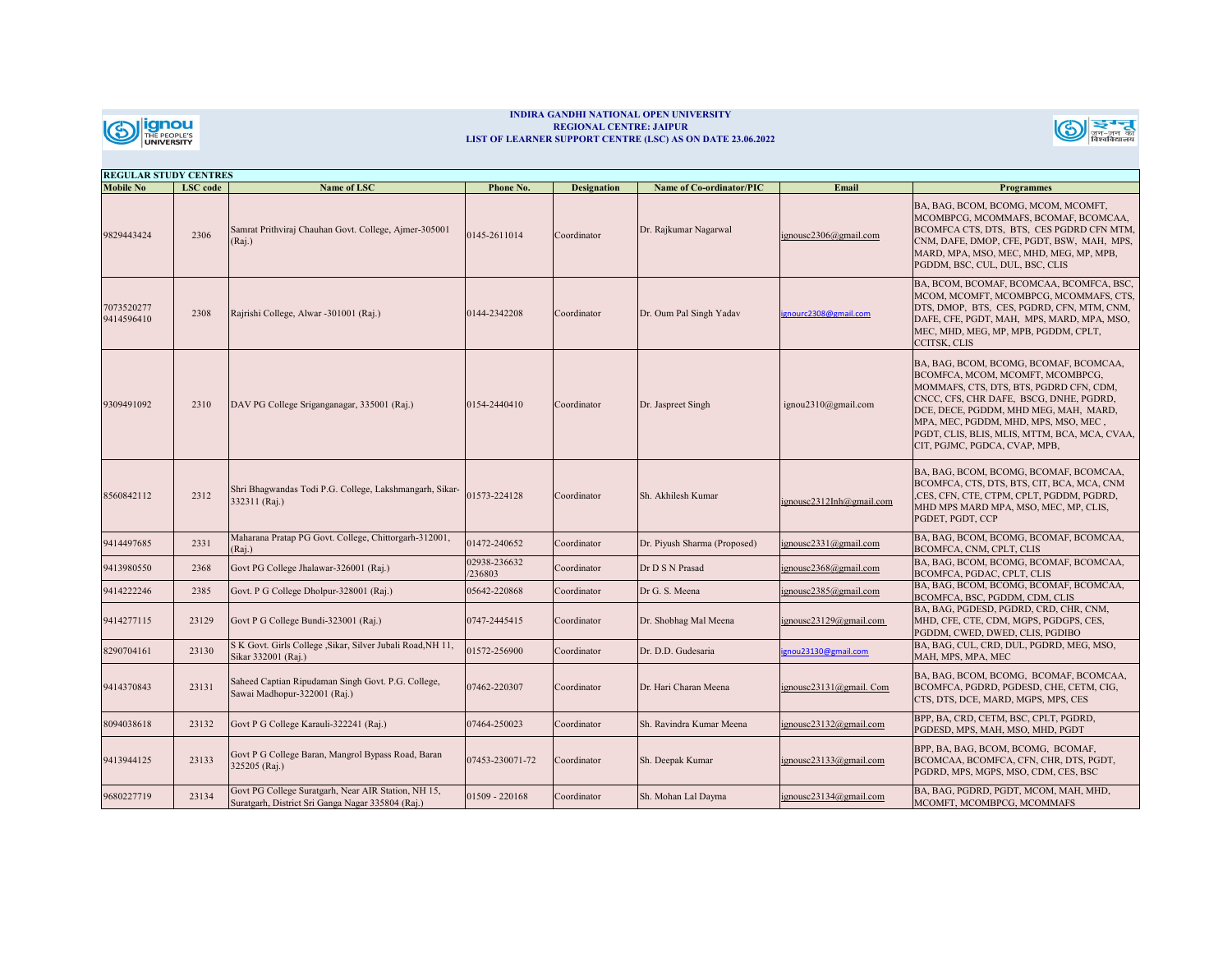| <b>Mobile No</b> | <b>LSC</b> code | Name of LSC                                                                                                          | Phone No.                                     | <b>Designation</b> | Name of Co-ordinator/PIC               | Email                  | <b>Programmes</b>                                                                                                                                                                                                                                            |
|------------------|-----------------|----------------------------------------------------------------------------------------------------------------------|-----------------------------------------------|--------------------|----------------------------------------|------------------------|--------------------------------------------------------------------------------------------------------------------------------------------------------------------------------------------------------------------------------------------------------------|
| 7597282272       | 23135           | Govt Arts College Kota-324001 (Raj.)                                                                                 | 0744-2323135                                  | Coordinator        | Dr.Raj Kumar Garg                      | ignousc23135@gmail.com | BA, BAG, BCOM, BCOMG, MCOM, MCOMFT,<br>MCOMBPCG, MCOMMAFS, CFN, CFE, CTE, CRD,<br>CIG, CHR, DNHE, DCE, CLIS, PGDESD, MHD,<br>MEG, PGDT, CIT                                                                                                                  |
| 9414254762       | 23136           | Govt. Lohia PG College, Opp. Railway Station, Churu<br>331001 (Raj.)                                                 | 1562-250617                                   | Coordinator        | Dr. M. M. Sheikh                       | ignousc23136@gmail.com | BA, BAG, BCOM, BCOMG, CUL, DUL, CHR,<br>PGDIPR, PGCCL, PGDESD, PGDCJ, MHD, MCOM,<br>MCOMFT, MCOMBPCG, MCOMMAFS, MAH, MPS,<br>CES, DCE, CDM, CFN, CWHM, CLIS                                                                                                  |
| 8764280182       | 23138           | Govt PG College, Rajgarh, Telhla Road, Alwar 301408<br>(Raj.)                                                        | 01464-220043                                  | Coordinator        | Dr. Sumer Singh Bairwa                 | ignousc23138@gmail.com | BA, BAG, CRD, CHR, CTS, CBS, PGDESD, CDM,<br>CPLT, BSC, BSCG, CLIS                                                                                                                                                                                           |
| 9461372510       | 23139           | Govt Nehru Memorial College Hanumangarh, 335513<br>(Raj.)                                                            | 1552-230400                                   | Coordinator        | Dr Rampal Ahrodia                      | gnousc23139@gmail.com  | BA, BAG, BCOM, BCOMG, BCOMAF, BCOMCAA,<br>BCOMFCA, CFN, CBS, MCOM, MCOMFT,<br>MCOMBPCG, MCOMMAFS, CLIS                                                                                                                                                       |
| 9887064121       | 23140           | Sh Bhawani Niketan PG Boys College, Sikar Road, Jaipur<br>302039 (Raj.)                                              | 141-2233863                                   | Coordinator        | Dr Kuldeep Singh                       | ignousc23140@gmail.com | BA, BAG, BCOM, BCOMG, BTS, BTSG, DTS, CRD,<br>CTE, CTS, CBS, CDM, CCLBL, CNM, CHR, CFN,<br>DNHE, DECE, DCE, MARD, PGDDM, PGJMC,<br>PGDRD, MJMC, MCOM, PGDIBO, PGCCL, PGDCJ,<br>CCP, BLIS, MLIS, CLIS, MPS, MPA, MSCENV,<br><b>PGDEOH</b>                     |
| 9414851911       | 23144           | .B.S. Govt PG College Kotputli, Jaipur-303108 (Raj.)                                                                 | 1421-24800                                    | Coordinator        | Dr Puran Chand Jat                     | ignousc23144@gmail.com | BA, BAG, BCOM, BCOMG, BCOMAF, BCOMCAA,<br>BCOMFCA, MHD, MPS, CHR, DTS, CTS, CRD, CDM,<br>PGDT, CLIS                                                                                                                                                          |
| 9414577051       | 23145           | M.L.V. Govt. College, Kashipuri, Bhilwara-311001 (Raj.)                                                              | 01482-239970                                  | Coordinator        | Dr. Manish Ranjan                      | ignousc23145@gmail.com | BA, BAG, MSO, MPA, CAHT, CCP, PGDCJ, BCOM,<br>MHD, CCLBL, PGDT, CFN, CPLT, ACISE, CFE                                                                                                                                                                        |
|                  | 23150           | Indian Institute of Rural Management (HRM), Tagore<br>Marg, Mansarovar, Jaipur-302020 (Raj.)                         | 0141-2395402,<br>2396648, 2397551,<br>2397563 | Coordinator        | Dr. Seema Parmar                       | ignousc23150@gmail.com | BSW, MSW, MSWC, CRD, PGDRD, MARD, CNM,<br><b>DPLAD, PGDCOUN</b>                                                                                                                                                                                              |
| 9462150994       | 23152           | M.S. J. Govt. PG College, Bharatpur-321001 (Raj.)                                                                    | 05644-223641                                  | Coordinator        | Dr. Rambabu                            | ignousc23152@gmail.com | BA, BAG, DCE, PGDIBO, MAPY, MAH, MHD,<br>CCITSK, CNM, CBS, CLIS                                                                                                                                                                                              |
|                  | 23153           | Int. School of Informatics & Mgt.(ISIM) Sector12,<br>Mahveer Marg, Thadi Market, Mansarovar. Jaipur-302020<br>(Raj.) | 0141-2781154-55                               | Coordinator        | Dr Manju Nair                          | ignousc23153@gmail.com | BCA, MCA, MP, MLIS, PGDDM, DMOP, PGDESD<br>PGDUPDL, PGDIS, CIT, CCITSK, BLIS, CLIS, ACISE,<br>BTS, MTTM, CNM, MAWGS, DEVMT, DTG, CSLC,<br>CWED, DWED, PGDAST, MSCIS                                                                                          |
| 9413085782       | 23154           | Dr. B.R. Ambedkar Govt. PG College, Mahuwa, Dausa-<br>321608 (Raj.)                                                  | 9414297417                                    | Coordinator        | Dr. Narendra Kumar Meena<br>(Proposed) | ignousc23154@gmail.com | BA, BAG, CFN, CCITSK, CHR, CIG, MHD, CFN,<br>MSO, MAH, MPS, CLIS, CNCC                                                                                                                                                                                       |
| 9460458810       | 23155           | Govt. PG College, Bahir Road, Tonk-304001 (Raj.)                                                                     | 01435-247432                                  | Coordinator        | Dr. Panmal Pahariya (Proposed)         | ignousc23155@gmail.com | BA, BAG, MAH, MPS, MPA, MHD, PGDT, CHR,<br>CWHM, CCITSK, CFN, CDM, DPLAD, DUL, ACE,<br>CFE, CPLT, PGDDM, CNCC, CTE, DNHE, DECE,<br>CWED, DWED, CIT, CNM, CBS, CLIS                                                                                           |
| 9414984794       | 23191           | Banshiwala P.G. Mahila Mahavidyalaya Bansiwala Marg,<br>Shastri Nagar, Losal, Sikar-332025 (Raj.)                    | 1577-294703                                   | Coordinator        | Sh. M. C. Kumawat                      | gnousc23191@gmail.com  | PGDDM, BA, BAG, BCOM, BCOMG, CIT, BCA,<br>CTPM, CFN, CNCC, DNHE, DECE, MAH, MPA, MSO,<br>MEC, CCP, MPS, PGDRD, MARD, CAFÉ, MHD,<br>PGDT, CLIS, CWHM                                                                                                          |
| 9414744263       | 23192           | Seth G B Podar College, Rambilas Podar Road, Nawalgarh,<br>Jhunjhunu-333042 (Raj.)                                   | 1594-224312                                   | Coordinator        | Dr. V. S. Jakhar                       | ignousc23192@gmail.com | BA, BAG, BCOM, BCOMG, BCOMAF, BCOMCAA,<br>BCOMFCA, MCOM, MCOMFT, MCOMBPCG,<br>MCOMMAFS, BSC, BSCG, PGDAC, CTPM, DAFE,<br>MP, MPB, PGDIBO, CIT, BCA, CNM, CETM, CIG,<br>CFN, CLIS, CNM, CNCC, CPLT, CTE, CTS, DTS,<br>PGDESD, PGDRD, MARD MEG, MHD, MPA, PGDT |
| 9414613469       | 23193           | Govt. College, Gandhi Cricle, JLN Marg, Jaipur-302015<br>(Rai.)                                                      | 0141-2946020                                  | Coordinator        | Dr. Jagdish Narayan Saini              | ignousc23193@gmail.com | BAG, BCOMG, BSCG                                                                                                                                                                                                                                             |